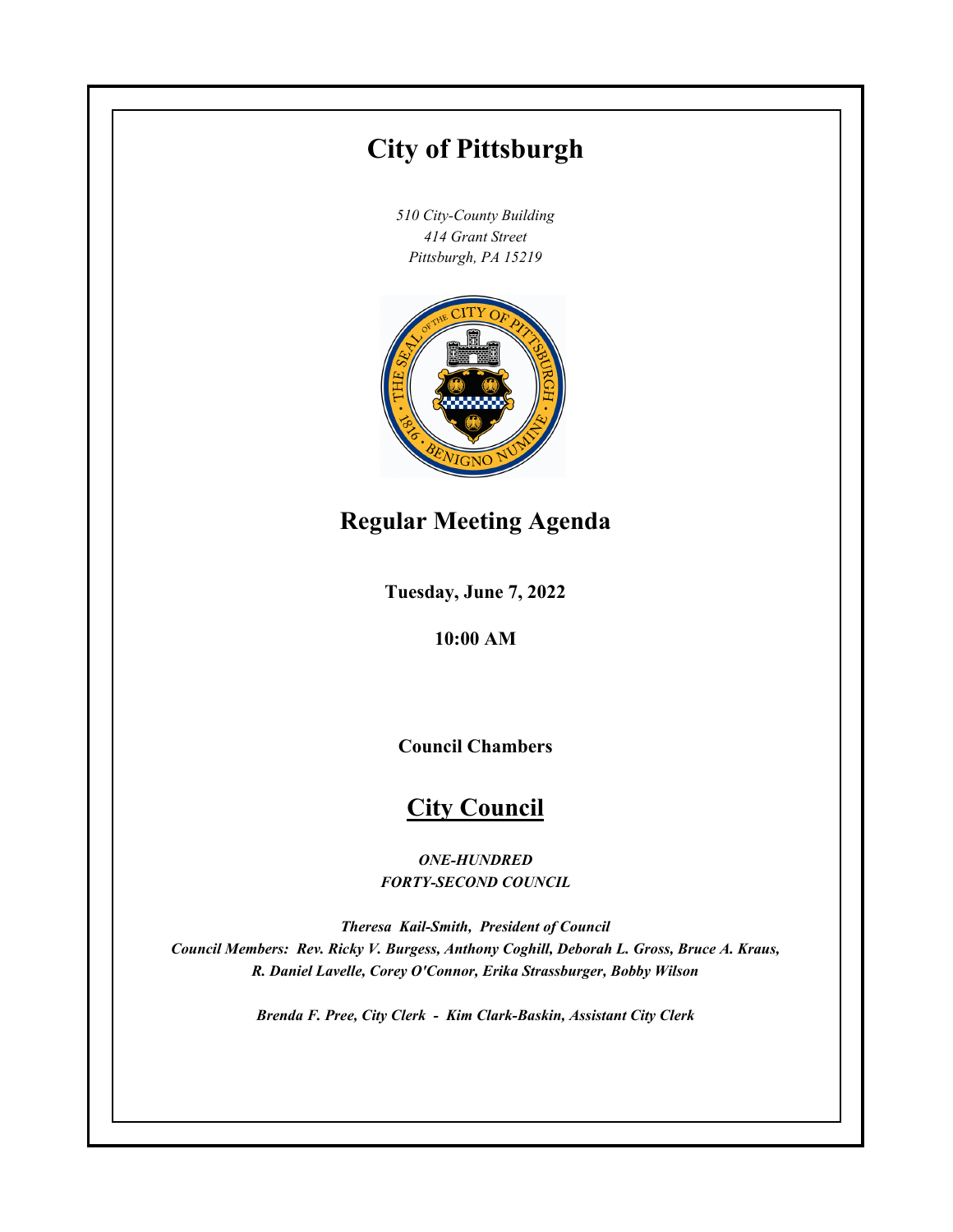### **ROLL CALL**

### **PLEDGE OF ALLEGIANCE**

## **MOTION TO AMEND THE AGENDA to add Bill 2022-0442 sponsored by Councilman Rev. Burgess**

## **PROCLAMATIONS**

| 2022-0435 | NOW, THEREFORE BE IT RESOLVED that the Council of the City of<br>Pittsburgh does hereby recognize and commend Greenfield School for is 100 year<br>old Anniversary, for being noted as one of Pittsburgh's most architecturally significant<br>schools for the progressiveness of its design with the interior of the entrance lobby,<br>with its geometric and foliated capitals as the highlight of the design.<br>SPONSOR /S: COUNCIL MEMBER O'CONNOR AND ALL MEMBERS |
|-----------|--------------------------------------------------------------------------------------------------------------------------------------------------------------------------------------------------------------------------------------------------------------------------------------------------------------------------------------------------------------------------------------------------------------------------------------------------------------------------|
| 2022-0436 | NOW, THEREFORE BE IT RESOLVED that the Council of the City of<br>Pittsburgh does hereby recognize and commend Hazelwood's Center of Life and<br>Andrea Coleman, M.Ed. for the teamwork, coordination and collaboration needed to<br>create inclusion for all members of the community and congratulates Center of Life for<br>being an example to all on the meaning of equity and inclusion.<br>SPONSOR /S: COUNCIL MEMBER O'CONNOR AND ALL MEMBERS                     |
| 2022-0438 | NOW, THEREFORE BE IT RESOLVED, that the Council of the City of<br>Pittsburgh does hereby recognize Aradhna Oliphant for the inspiration that she is and<br>commends her for her entrepreneurial and philanthropic spirit; and,<br>BE IT FURTHER RESOLVED that the Council of the City of Pittsburgh does<br>hereby declare, Thursday, June 30th, 2022, to be "Aradhna Oliphant Day" in the<br>City of Pittsburgh.<br>SPONSOR /S: COUNCIL MEMBER KRAUS AND ALL MEMBERS    |
| 2022-0439 | <b>NOW, THEREFORE BE IT RESOLVED, that the Council of the City of</b><br>Pittsburgh does hereby recognize Beth Tarasi for the inspiration that she is and<br>commends her for her efficacy, wisdom, and passion for advocating for the residents<br>of the City of Pittsburgh; and,<br>BE IT FURTHER RESOLVED that the Council of the City of Pittsburgh does<br>hereby declare, Friday, June 10th, 2022, to be "Beth Tarasi Day" in the City of<br>Pittsburgh.          |
|           | SPONSOR /S: COUNCIL MEMBER KRAUS AND ALL MEMBERS                                                                                                                                                                                                                                                                                                                                                                                                                         |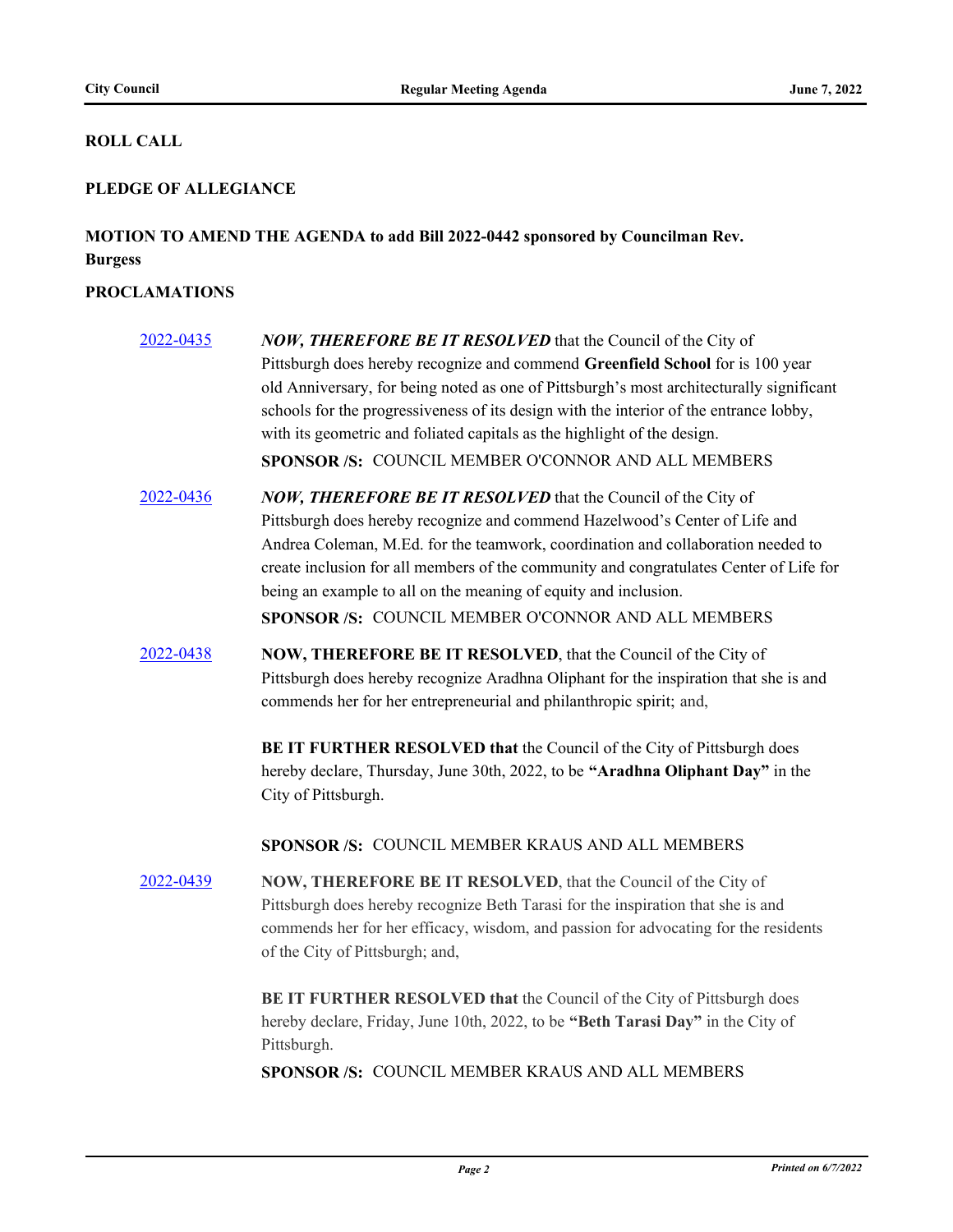| 2022-0440 | <b>NOW, THEREFORE BE IT RESOLVED, that the Council of the City of</b><br>Pittsburgh does hereby commend Frank B. Fuhrer's for his passion and<br>hard-working demeanor that has left a lasting impression on the City of Pittsburgh;<br>and,  |  |  |
|-----------|-----------------------------------------------------------------------------------------------------------------------------------------------------------------------------------------------------------------------------------------------|--|--|
|           | <b>BE IT FURTHER RESOLVED that the Council of the City of Pittsburgh does</b><br>hereby declare, Tuesday, June 7th, 2022, to be "Frank B. Fuhrer Day" in the City<br>of Pittsburgh.<br><b>SPONSOR/S: COUNCIL MEMBER KRAUS AND ALL MEMBERS</b> |  |  |
| 2022-0441 | <b>NOW, THEREFORE BE IT RESOLVED, that the Council of the City of</b><br>Pittsburgh does hereby commend the resilience and strength of all LGBTQIA+<br>individuals; and                                                                       |  |  |
|           | <b>BE IT FURTHER RESOLVED that the Council of the City of Pittsburgh does</b><br>hereby declare, the month of June 2022, to be "Pride Month" in the City of<br>Pittsburgh.                                                                    |  |  |
|           | <b>SPONSOR/S: COUNCIL MEMBER KRAUS AND ALL MEMBERS</b>                                                                                                                                                                                        |  |  |

#### **PUBLIC COMMENTS**

#### **PRESENTATION OF PAPERS**

#### **COUNCILMAN REVEREND RICKY V. BURGESS PRESENTS:**

[2022-0442](http://pittsburgh.legistar.com/gateway.aspx?m=l&id=/matter.aspx?key=27836) Resolution requesting and authorizing the Mayor, the Director of the Department of Management and Budget (OMB) and the Directors of the Departments of Finance and Public Works to explore entering into an agreement or agreements with the Center for Employment Opportunities to establish an a program providing employment opportunities for individuals recently returned home from incarceration. **SPONSOR /S:** COUNCIL MEMBER BURGESS

[2022-0442 CEO 2021 Impact Report \(2\)](http://pittsburgh.legistar.com/gateway.aspx?M=F&ID=1c8798bc-af46-4055-a5cf-344af256face.pdf) [2022-0442 CEO National two pager 31 sites](http://pittsburgh.legistar.com/gateway.aspx?M=F&ID=d12a6920-4877-497b-82c9-80586ab038ed.pdf) *Attachments:*

#### **COUNCILMAN ANTHONY COGHILL PRESENTS:**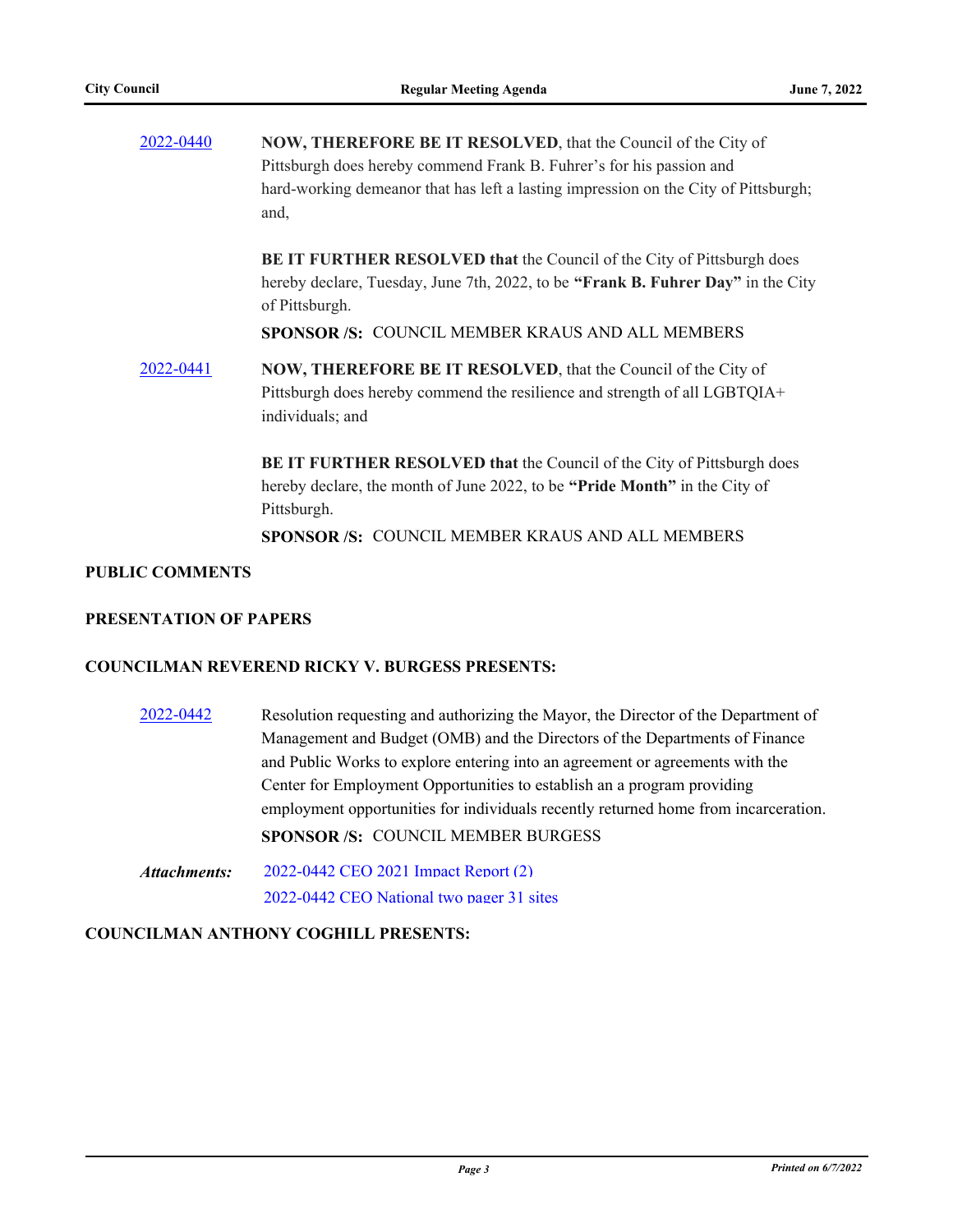| 2022-0427    | Resolution authorizing the Mayor and the Director of the Department of Public          |  |  |  |
|--------------|----------------------------------------------------------------------------------------|--|--|--|
|              | Works, to enter into an Agreement or Agreements, or the use of existing Agreements,    |  |  |  |
|              | between the City of Pittsburgh and 1) Juliandra Jones, 2) Najja Moon, 3) Camerin       |  |  |  |
|              | Nesbit, and 4) Mikael Owunna, for the creation and installation of public art at       |  |  |  |
|              | Homewood Park, at a total cost not to exceed One Hundred Twenty Thousand               |  |  |  |
|              | (\$120,000.00) Dollars.                                                                |  |  |  |
| Attachments: | 2022-0427 Cover Letter LETTER Homewood Public Art 5-31-22                              |  |  |  |
|              | <b>Summary 2022-0427</b>                                                               |  |  |  |
| 2022-0428    | Resolution authorizing the Mayor and the Director of the Department of Mobility and    |  |  |  |
|              | Infrastructure, on behalf of the City of Pittsburgh, to enter into a License Agreement |  |  |  |
|              | with the Allegheny County to provide access for the City to detour bicycle trail       |  |  |  |
|              | facilities during certain City construction activities along McKean Street.            |  |  |  |
|              | (Waiver of Rule 8 Requested)                                                           |  |  |  |
| Attachments: | 2022-0428 South Second Street License Trail Detour Letterhead                          |  |  |  |
|              | 2022-0428 Exhibit A S2nd Bike Plan                                                     |  |  |  |
|              | <b>Summary 2022-0428</b>                                                               |  |  |  |

## **COUNCILMAN R. DANIEL LAVELLE PRESENTS:**

| 2022-0429           | Resolution providing for an Agreement or Agreements with Center for Hearing &<br>Deaf Services, Inc. and Global Wordsmiths for the purposes of providing language<br>accessibility and communication services in an amount not to exceed Sixty Thousand<br>Dollars (\$60,000.00). |
|---------------------|-----------------------------------------------------------------------------------------------------------------------------------------------------------------------------------------------------------------------------------------------------------------------------------|
| Attachments:        | 2022-0429 Cover Letter-Letter to Council on Language access<br><b>Summary 2022-0429</b>                                                                                                                                                                                           |
| 2022-0430           | Resolution authorizing the Mayor and the Director of the Office of Management and<br>Budget to pay membership dues to University of Pittsburgh's CONNECT program<br>for three years at a cost not to exceed Fifteen Thousand Dollars (\$15,000.00)<br>annually.                   |
| <b>Attachments:</b> | 2022-0430 Cover Letter-University of Pittsburgh CONNECT letter JP Si<br><b>Summary 2022-0430</b>                                                                                                                                                                                  |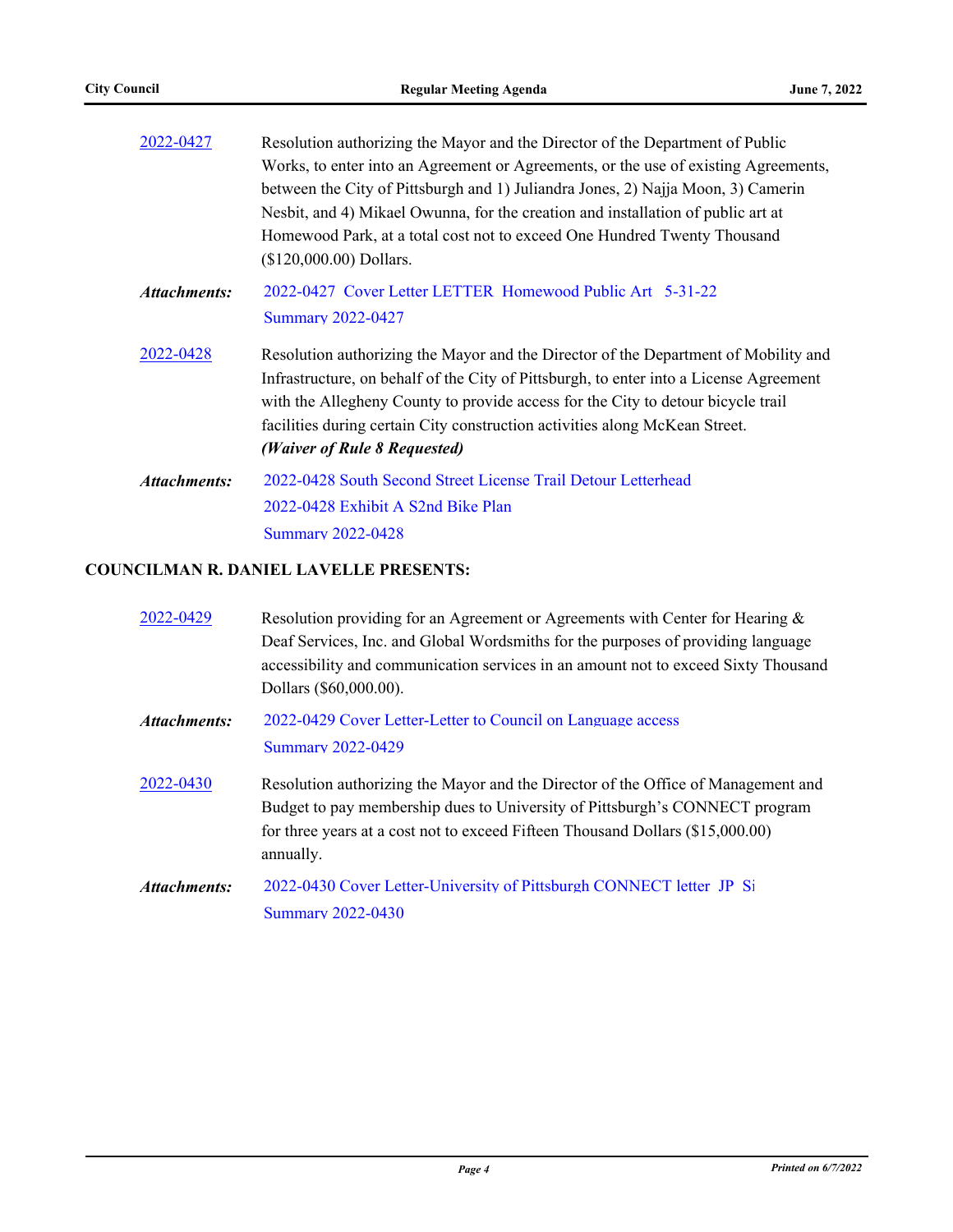| 2022-0432    | Resolution authorizing, pursuant to Chapter 166 of the City Code ("Donation of City") |  |  |
|--------------|---------------------------------------------------------------------------------------|--|--|
|              | Personal Property"), the Mayor and the Director of the Department of Innovation &     |  |  |
|              | Performance, to donate personal property valued at ninety-two thousand six hundred    |  |  |
|              | thirty-nine dollars (\$92,639) to Computer Reach.                                     |  |  |
| Attachments: | 2022-0432 Cover Letter-Computer Reach legislation letter - signed                     |  |  |
|              | 2022-0432 17817 Donation of City Property Request Form 2022-04-0                      |  |  |
|              | <b>Summary 2022-0432</b>                                                              |  |  |
| 2022-0437    | Resolution adopting the Reapportionment Plan for the City Council Districts in the    |  |  |
|              | City of Pittsburgh, as set forth in the final report of the Reapportionment Advisory  |  |  |
|              | Committee.                                                                            |  |  |
|              | <b>SPONSOR/S: COUNCIL MEMBER LAVELLE</b>                                              |  |  |
|              |                                                                                       |  |  |

#### **COUNCILMAN COREY O'CONNOR PRESENTS:**

| 2022-0431    | Resolution authorizing the Mayor and Director of the Department of Public Safety to     |  |  |  |
|--------------|-----------------------------------------------------------------------------------------|--|--|--|
|              | enter on behalf of the City of Pittsburgh into a Professional Service Agreement or      |  |  |  |
|              | Agreements with Matrix Consulting Group in order to conduct a staffing and              |  |  |  |
|              | utilization study of the City's Bureau of Police, at an overall cost to the City not to |  |  |  |
|              | exceed ONE HUNDRED EIGHTY THOUSAND DOLLARS (\$180,000).                                 |  |  |  |
|              | (Waiver of Rule 8 Requested)                                                            |  |  |  |
| Attachments: | 2022-0431 Cover Letter-Matrix Consulting letter                                         |  |  |  |
|              | 2022-0431-Waiver letter -Matrix Consulting Group                                        |  |  |  |
|              | 2022-0431-WCP22-020 Matrix                                                              |  |  |  |
|              | <b>Summary 2022-0431</b>                                                                |  |  |  |

## **COUNCILMAN BOBBY WILSON PRESENTS:**

| 2022-0433    | Resolution authorizing the Mayor and the Director of City Planning to enter into a    |  |  |
|--------------|---------------------------------------------------------------------------------------|--|--|
|              | Professional Services Agreement with McKay Lodge Conservation Laboratory for          |  |  |
|              | conservation and preparation services for the Virgil Cantini Mural relocation project |  |  |
|              | for an amount not to exceed Three Hundred Fifty-One Thousand and Ninety-Three         |  |  |
|              | Dollars (\$351,093.00).                                                               |  |  |
| Attachments: | 2022-0433 Cover Letter-McKay Lodge LET (1)                                            |  |  |
|              | 2022-0433 FIS Attachment 1 - McKay Lodge OMB Waiver Letter                            |  |  |
|              | 2022-0433-FIS Attachment 2 - McKay Lodge EORC Waiver                                  |  |  |
|              | <b>Summary 2022-0433</b>                                                              |  |  |
|              |                                                                                       |  |  |

## **UNFINISHED BUSINESS**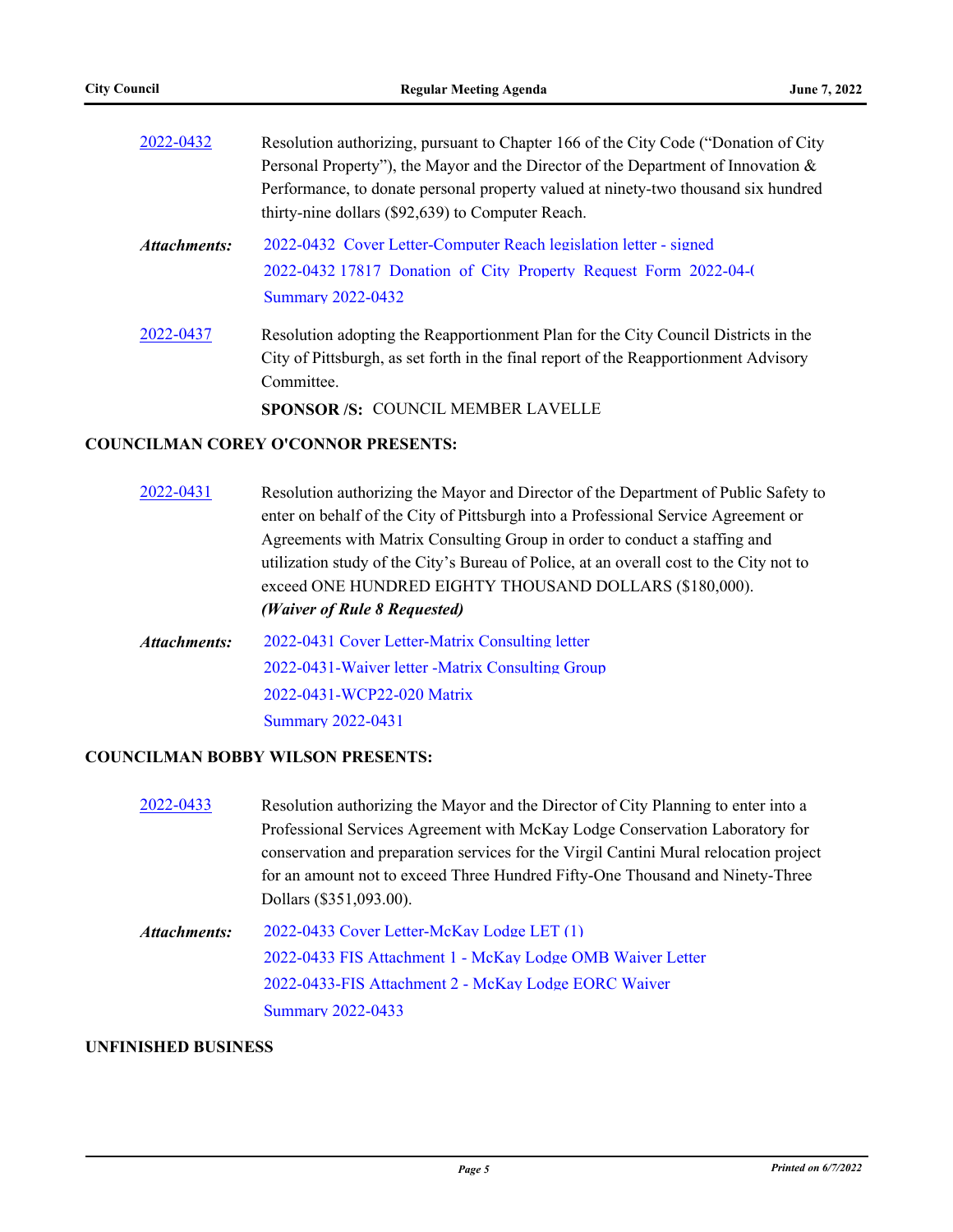### **REPORTS OF COMMITTEE - FINAL ACTION**

#### **COUNCILMAN R. DANIEL LAVELLE PRESENTS COMMITTEE ON FINANCE AND LAW**

| 2022-0421    | Report of the Committee on Finance and Law for June 1, 2022 with an Affirmative<br>Recommendation.                                                                                                                                                                                                                                                                                        |                                                           |                                                          |
|--------------|-------------------------------------------------------------------------------------------------------------------------------------------------------------------------------------------------------------------------------------------------------------------------------------------------------------------------------------------------------------------------------------------|-----------------------------------------------------------|----------------------------------------------------------|
| 2022-0379    | Resolution authorizing the issuance of a warrant in favor of Moira Harrington, 901<br>Halsage Avenue, Pittsburgh, PA 15202, in the amount of Eleven Thousand Eight<br>Hundred Eighty Seven Dollars and Forty Two Cents (\$11,887.42) in settlement of a<br>claim for damage to garages at the rear of 256-258 Gross Street (Goodwood Way)<br>from a City ES vehicle on November 11, 2020. |                                                           |                                                          |
| Attachments: | 2022-0379 Cover Letter-Claim No. 21C-0144 - Moira Harrington - Counc<br><b>Summary 2022-0379</b><br><b>Legislative History</b>                                                                                                                                                                                                                                                            |                                                           |                                                          |
|              |                                                                                                                                                                                                                                                                                                                                                                                           |                                                           |                                                          |
|              | 5/24/22                                                                                                                                                                                                                                                                                                                                                                                   | City Council                                              | Read and referred to the Committee on<br>Finance and Law |
|              | 6/1/22                                                                                                                                                                                                                                                                                                                                                                                    | <b>Standing Committee</b>                                 | Affirmatively Recommended                                |
|              |                                                                                                                                                                                                                                                                                                                                                                                           | $\alpha$ nny $\alpha$ iagrich nnnanna ag sismnin aithin f |                                                          |

### **COUNCILMAN COREY O'CONNOR PRESENTS COMMITTEE ON PUBLIC SAFETY SERVICES**

| 2022-0422 | Report of the Committee on Public Safety Services for June 1, 2022 with an<br>Affirmative Recommendation.                                                                                                                                                                                    |                                                                       |                                                                        |  |
|-----------|----------------------------------------------------------------------------------------------------------------------------------------------------------------------------------------------------------------------------------------------------------------------------------------------|-----------------------------------------------------------------------|------------------------------------------------------------------------|--|
| 2022-0032 | Ordinance amending and supplementing the Pittsburgh Code of Ordinances, Title<br>One: Administrative, Article Three: Organization, Chapter 116: Department of Public<br>Safety by adding a new section, "§ 116.17 - Regulation of Pedestrians Stops by<br>Officers of the Bureau of Police." |                                                                       |                                                                        |  |
|           |                                                                                                                                                                                                                                                                                              | SPONSOR /S: COUNCIL MEMBER BURGESS AND COUNCIL MEMBER<br><b>KRAUS</b> |                                                                        |  |
|           | <b>Legislative History</b>                                                                                                                                                                                                                                                                   |                                                                       |                                                                        |  |
|           | 1/18/22                                                                                                                                                                                                                                                                                      | City Council                                                          | Read and referred to the Committee on<br><b>Public Safety Services</b> |  |
|           | 1/26/22                                                                                                                                                                                                                                                                                      | <b>Standing Committee</b>                                             | Held in Committee to the Committee on<br><b>Public Safety Services</b> |  |
|           | 2/16/22                                                                                                                                                                                                                                                                                      | <b>Standing Committee</b>                                             | Held in Committee to the Committee on<br><b>Public Safety Services</b> |  |
|           | 3/2/22                                                                                                                                                                                                                                                                                       | <b>Standing Committee</b>                                             | Held in Committee to the Committee on<br><b>Public Safety Services</b> |  |
|           | 3/16/22                                                                                                                                                                                                                                                                                      | <b>Standing Committee</b>                                             | Held in Committee to the Committee on<br><b>Public Safety Services</b> |  |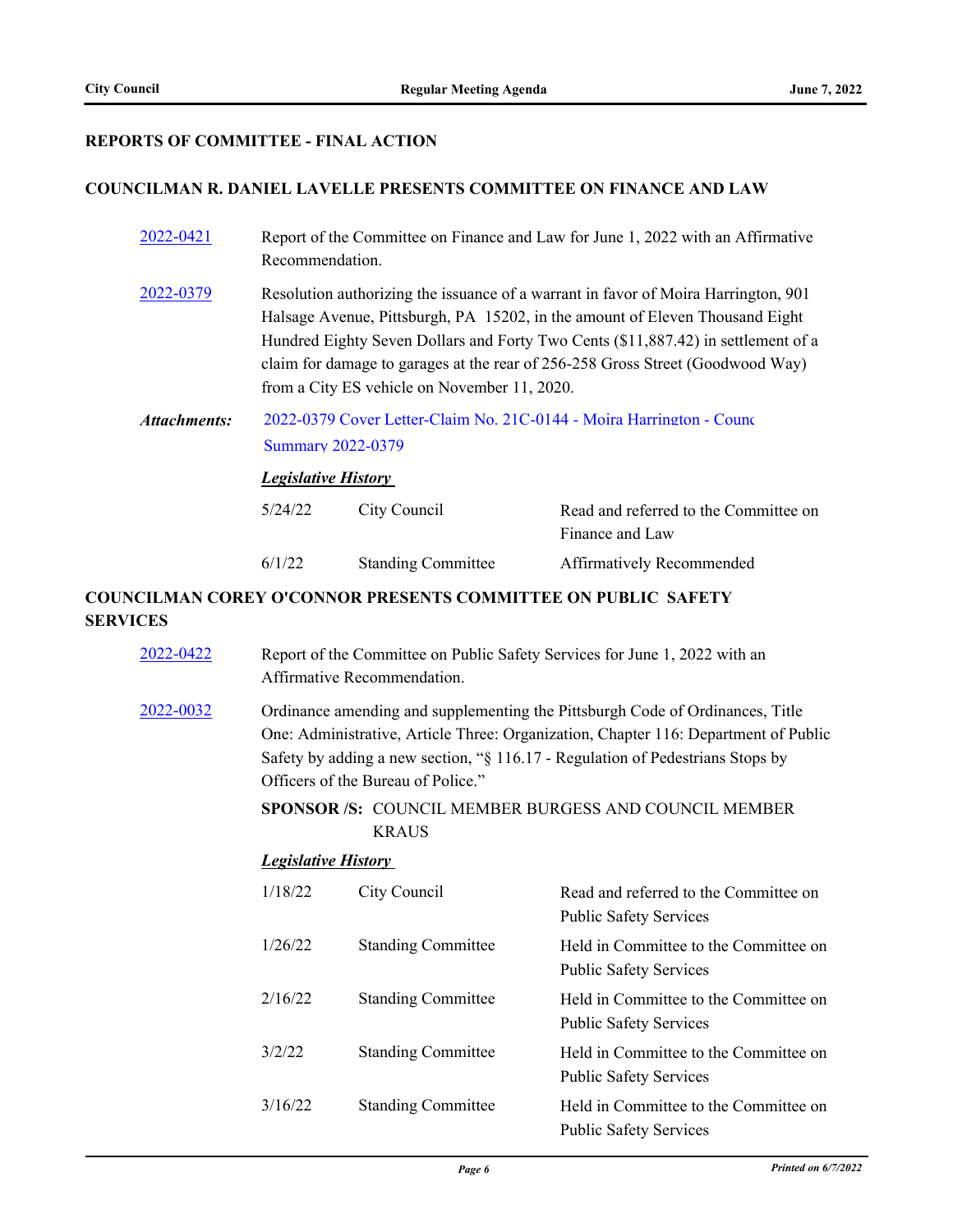|                     | 3/30/22                                                                                                                                                                                                                                                                                                                                                                                                                        | <b>Standing Committee</b>                                            | Held in Committee to the Committee on<br><b>Public Safety Services</b> |
|---------------------|--------------------------------------------------------------------------------------------------------------------------------------------------------------------------------------------------------------------------------------------------------------------------------------------------------------------------------------------------------------------------------------------------------------------------------|----------------------------------------------------------------------|------------------------------------------------------------------------|
|                     | 4/13/22                                                                                                                                                                                                                                                                                                                                                                                                                        | <b>Standing Committee</b>                                            | Held in Committee to the Committee on<br><b>Public Safety Services</b> |
|                     | 5/4/22                                                                                                                                                                                                                                                                                                                                                                                                                         | <b>Standing Committee</b>                                            | Held in Committee to the Committee on<br><b>Public Safety Services</b> |
|                     | 6/1/22                                                                                                                                                                                                                                                                                                                                                                                                                         | <b>Standing Committee</b>                                            | Affirmatively Recommended                                              |
|                     |                                                                                                                                                                                                                                                                                                                                                                                                                                | <b>COUNCILMAN ANTHONY COGHILL PRESENTS COMMITTEE ON PUBLIC WORKS</b> |                                                                        |
| 2022-0423           | Report of the Committee on Public Works for June 1, 2022 with an Affirmative<br>Recommendation.                                                                                                                                                                                                                                                                                                                                |                                                                      |                                                                        |
| 2022-0375           | Resolution further amending Resolution No. 840 of 2019, effective December 23,<br>2019, as amended, entitled "Resolution adopting and approving the 2020 Capital<br>Budget and the 2020 Community Development Block Grant Program, and the 2020<br>through 2025 Capital Improvement Program" by reducing FACILITY<br>IMPROVEMENTS - SPORTS FACILITES by \$100,000.00 and increasing PLAY<br>AREA IMPROVEMENTS by \$100,000.00. |                                                                      |                                                                        |
| <b>Attachments:</b> | 2022-0375 Cover Letter-2020 Mandela Park Letter 051222 Signed                                                                                                                                                                                                                                                                                                                                                                  |                                                                      |                                                                        |
|                     | <b>Summary 2022-0375</b>                                                                                                                                                                                                                                                                                                                                                                                                       |                                                                      |                                                                        |
|                     | <b>Legislative History</b>                                                                                                                                                                                                                                                                                                                                                                                                     |                                                                      |                                                                        |
|                     | 5/24/22                                                                                                                                                                                                                                                                                                                                                                                                                        | City Council                                                         | Read and referred to the Committee on<br>Public Works                  |
|                     | 6/1/22                                                                                                                                                                                                                                                                                                                                                                                                                         | <b>Standing Committee</b>                                            | Affirmatively Recommended                                              |
|                     |                                                                                                                                                                                                                                                                                                                                                                                                                                |                                                                      |                                                                        |

## **COUNCILMAN BOBBY WILSON PRESENTS COMMITTEE ON LAND USE & ECONOMIC DEVELOPMENT**

| 2022-0424    | Report of the Committee on Land Use and Economic Development for June 1, 2022<br>with an Affirmative Recommendation.                                                                                                                                                                                                                                                                  |  |
|--------------|---------------------------------------------------------------------------------------------------------------------------------------------------------------------------------------------------------------------------------------------------------------------------------------------------------------------------------------------------------------------------------------|--|
| 2022-0190    | Resolution providing for the designation as a Historic Building under Title 11 of the<br>Code of Ordinances the certain site known as The Tito House located at 1817 Fifth<br>Avenue and 1818 Colwell Street (11-E-93 and 11-E-91) in Uptown, in the 3rd<br>Ward, City of Pittsburgh. The owners of the properties are opposed to the<br>nomination.<br>(Public Hearing held 4/20/22) |  |
| Attachments: | 2022-0190 Cover Letter-Planning Letter<br>2022-0190 Tito House City Council Packet<br><b>Summary 2022-0190</b>                                                                                                                                                                                                                                                                        |  |
|              | <i>Legislative History</i>                                                                                                                                                                                                                                                                                                                                                            |  |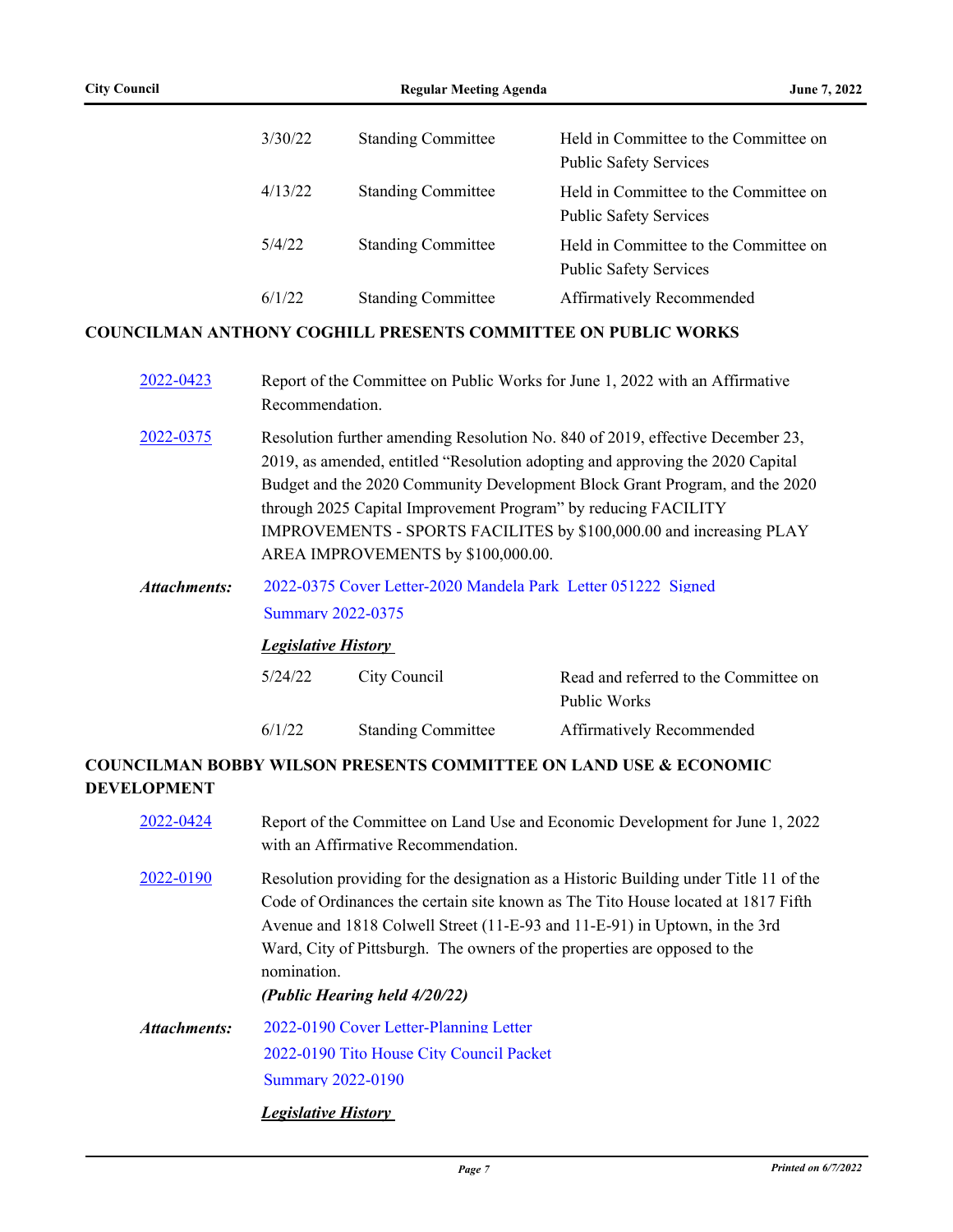| 3/15/22 | City Council              | Read and referred to the Committee on<br>Land Use and Economic Development   |
|---------|---------------------------|------------------------------------------------------------------------------|
| 3/23/22 | <b>Standing Committee</b> | Held for Cablecast Public Hearing to the<br>Committee on Hearings            |
| 4/20/22 | Committee on Hearings     | Public Hearing Held to the Committee on<br>Land Use and Economic Development |
| 6/1/22  | <b>Standing Committee</b> | Motion                                                                       |
| 6/1/22  | <b>Standing Committee</b> | Affirmatively Recommended                                                    |

## **COUNCILWOMAN ERIKA STRASSBURGER PRESENTS COMMITTEE ON INNOVATION, PERFORMANCE AND ASSET MANAGEMENT**

| 2022-0425    |                                                                                                                             | Report of the Committee on Innovation, Performance and Asset Management for<br>June 1, 2022 with an Affirmative Recommendation.                                                                                                                                                                                                                                                                                                                                                                                                                                                                                                                                                                                                                                                 |                                                                                          |  |  |  |  |
|--------------|-----------------------------------------------------------------------------------------------------------------------------|---------------------------------------------------------------------------------------------------------------------------------------------------------------------------------------------------------------------------------------------------------------------------------------------------------------------------------------------------------------------------------------------------------------------------------------------------------------------------------------------------------------------------------------------------------------------------------------------------------------------------------------------------------------------------------------------------------------------------------------------------------------------------------|------------------------------------------------------------------------------------------|--|--|--|--|
| 2022-0381    |                                                                                                                             | Resolution amending Resolution No. 540 of 2021, which authorized the Mayor and<br>Director of Innovation & Performance, on behalf of City of Pittsburgh to enter into a<br>Professional Service Agreement (s) and/or Amendments with Planet Technologies for<br>essential support and maintenance services for the continued operation of CITY'S<br>SAAS email and data file collaboration to increase the authorized contract amount by<br>\$99,000 to continue SAAS email and data file services from Planet Evolve to access<br>the Microsoft Library for training, reporting and customized materials, to provide<br>Office 365 and Azure administrative and managed services support and provide a<br>block of hours for resolution of Microsoft Multi Tenant Azure issues |                                                                                          |  |  |  |  |
| Attachments: | 2022-0381 Cover Letter-Planet Amendment 2022 letter<br>2022-0381 -WCP22-015 Planet Technologies<br><b>Summary 2022-0381</b> |                                                                                                                                                                                                                                                                                                                                                                                                                                                                                                                                                                                                                                                                                                                                                                                 |                                                                                          |  |  |  |  |
|              | <b>Legislative History</b>                                                                                                  |                                                                                                                                                                                                                                                                                                                                                                                                                                                                                                                                                                                                                                                                                                                                                                                 |                                                                                          |  |  |  |  |
|              | 5/24/22                                                                                                                     | City Council                                                                                                                                                                                                                                                                                                                                                                                                                                                                                                                                                                                                                                                                                                                                                                    | Read and referred to the Committee on<br>Innovation, Performance and Asset<br>Management |  |  |  |  |
|              | 6/1/22                                                                                                                      | <b>Standing Committee</b>                                                                                                                                                                                                                                                                                                                                                                                                                                                                                                                                                                                                                                                                                                                                                       | <b>Affirmatively Recommended</b>                                                         |  |  |  |  |
|              |                                                                                                                             | CII WAMAN NEDODA ILI - CDOGG BDEGENTG COMMITTEE ON                                                                                                                                                                                                                                                                                                                                                                                                                                                                                                                                                                                                                                                                                                                              |                                                                                          |  |  |  |  |

## **COUNCILWOMAN DEBORAH L. GROSS PRESENTS COMMITTEE ON INTERGOVERNMENTAL AFFAIRS**

[2022-0426](http://pittsburgh.legistar.com/gateway.aspx?m=l&id=/matter.aspx?key=27809) Report of the Committee on Intergovernmental Affairs for June 1, 2022 with an Affirmative Recommendation.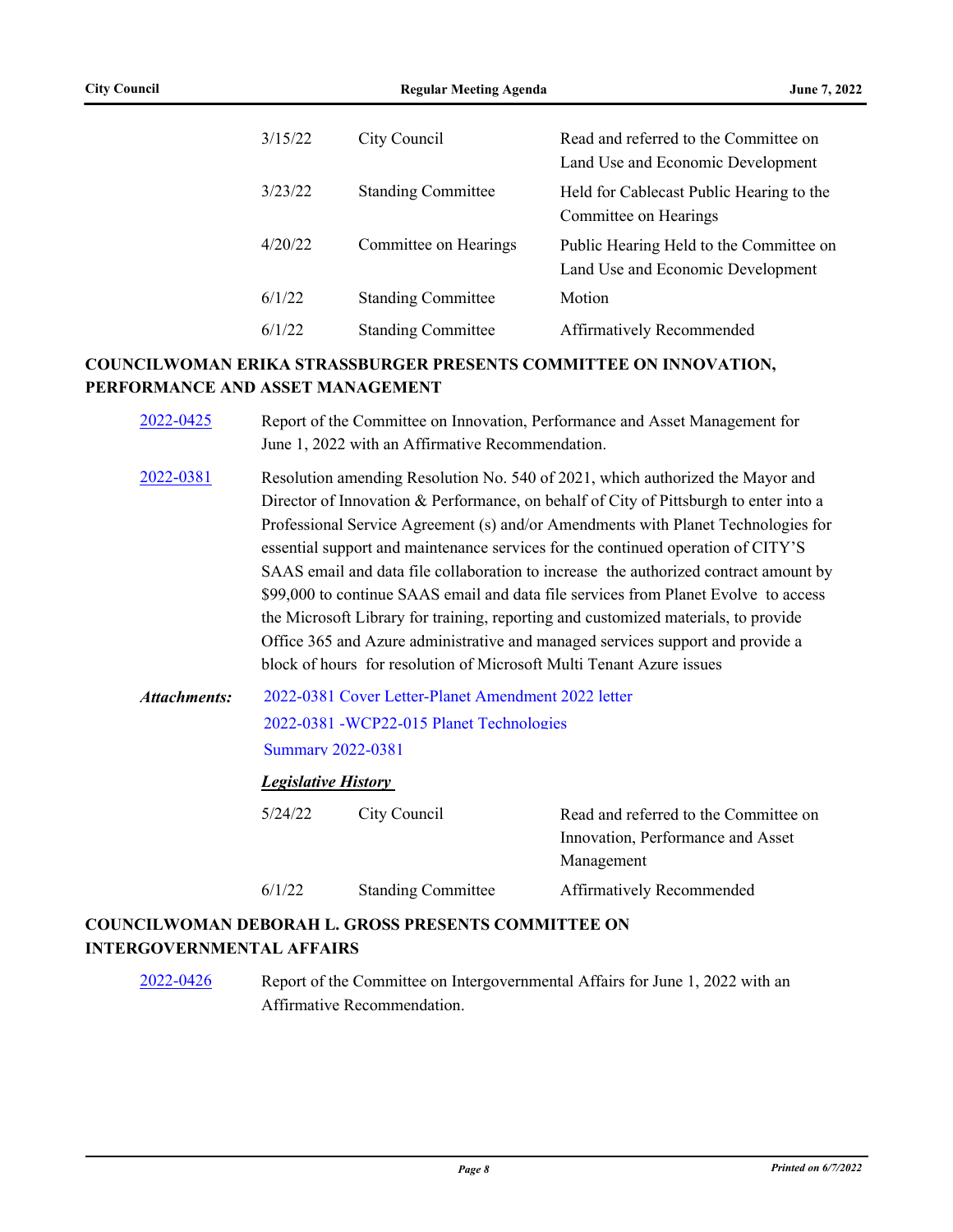| 2022-0286           | Resolution requesting the approval of an inter-municipal transfer of a restaurant liquor<br>license, License No. E-4776 from Komer Pub. LLC, 4 Bower Hill Rd, Mount<br>Lebanon, PA 15228, to Applicant, Pasha Cafe, LLC, c/o Selimcan Akyuz, 808 Ivy<br>Street, Pittsburgh, PA 15232, for the premises located at 808 Ivy Street, Pittsburgh,<br>PA 15232, known as Pasha Cafe, pursuant to amended Pennsylvania Liquor Code,<br>$§4-461.$<br>(Public Hearing held 5/26/22) |                           |                                                                      |  |  |  |
|---------------------|-----------------------------------------------------------------------------------------------------------------------------------------------------------------------------------------------------------------------------------------------------------------------------------------------------------------------------------------------------------------------------------------------------------------------------------------------------------------------------|---------------------------|----------------------------------------------------------------------|--|--|--|
|                     |                                                                                                                                                                                                                                                                                                                                                                                                                                                                             |                           |                                                                      |  |  |  |
| <b>Attachments:</b> | 2022-0286 Memo Pasha Cafe, LLC<br>2022-0286 LiquorLicenseApplication - Pasha Cafe, LLC (Insite)                                                                                                                                                                                                                                                                                                                                                                             |                           |                                                                      |  |  |  |
|                     |                                                                                                                                                                                                                                                                                                                                                                                                                                                                             |                           |                                                                      |  |  |  |
|                     | <b>Legislative History</b>                                                                                                                                                                                                                                                                                                                                                                                                                                                  |                           |                                                                      |  |  |  |
|                     | 4/26/22                                                                                                                                                                                                                                                                                                                                                                                                                                                                     | City Council              | Read and referred to the Committee on<br>Intergovernmental Affairs   |  |  |  |
|                     | 5/4/22                                                                                                                                                                                                                                                                                                                                                                                                                                                                      | <b>Standing Committee</b> | Held for Cablecast Public Hearing to the<br>Committee on Hearings    |  |  |  |
|                     | 5/26/22                                                                                                                                                                                                                                                                                                                                                                                                                                                                     | Committee on Hearings     | Public Hearing Held to the Committee on<br>Intergovernmental Affairs |  |  |  |
|                     | 6/1/22                                                                                                                                                                                                                                                                                                                                                                                                                                                                      | <b>Standing Committee</b> | Affirmatively Recommended                                            |  |  |  |
| 2022-0377           | Resolution further amending Resolution No. 863 of 2018, effective January 1, 2019, as<br>amended, entitled "Resolution adopting and approving the 2019 Capital Budget and the<br>2019 Community Development Block Grant Program, and the 2019 through 2024<br>Capital Improvement Program" by reducing PUBLIC SAFETY TRAINING FACILITY<br>by \$808,090 and increasing MAJOR DEVELOPMENTS by \$808,090.                                                                      |                           |                                                                      |  |  |  |
| <b>Attachments:</b> | 2022-0377 Cover Letter-2019 Penn Circle Letter 051322 signed                                                                                                                                                                                                                                                                                                                                                                                                                |                           |                                                                      |  |  |  |
|                     | <b>Summary 2022-0377</b>                                                                                                                                                                                                                                                                                                                                                                                                                                                    |                           |                                                                      |  |  |  |
|                     | <b>Legislative History</b>                                                                                                                                                                                                                                                                                                                                                                                                                                                  |                           |                                                                      |  |  |  |
|                     | 5/24/22                                                                                                                                                                                                                                                                                                                                                                                                                                                                     | City Council              | Read and referred to the Committee on<br>Intergovernmental Affairs   |  |  |  |
|                     | 6/1/22                                                                                                                                                                                                                                                                                                                                                                                                                                                                      | <b>Standing Committee</b> | Affirmatively Recommended                                            |  |  |  |
| 2022-0398           | Resolution further amending Resolution No. 840 of 2019, effective December 23,<br>2019, as amended, entitled "Resolution adopting and approving the 2020 Capital<br>Budget and the 2020 Community Development Block Grant Program, and the 2020<br>through 2025 Capital Improvement Program" by reducing PUBLIC SAFETY<br>TRAINING FACILITY by \$191,910 and increasing MAJOR DEVELOPMENTS<br>by \$191,910.                                                                 |                           |                                                                      |  |  |  |
| <b>Attachments:</b> | 2022-0398 Cover Letter Penn Circle Letter Waive rule 8 JP Signed                                                                                                                                                                                                                                                                                                                                                                                                            |                           |                                                                      |  |  |  |
|                     | <b>Summary 2022-0398</b>                                                                                                                                                                                                                                                                                                                                                                                                                                                    |                           |                                                                      |  |  |  |
|                     | <b>Legislative History</b>                                                                                                                                                                                                                                                                                                                                                                                                                                                  |                           |                                                                      |  |  |  |